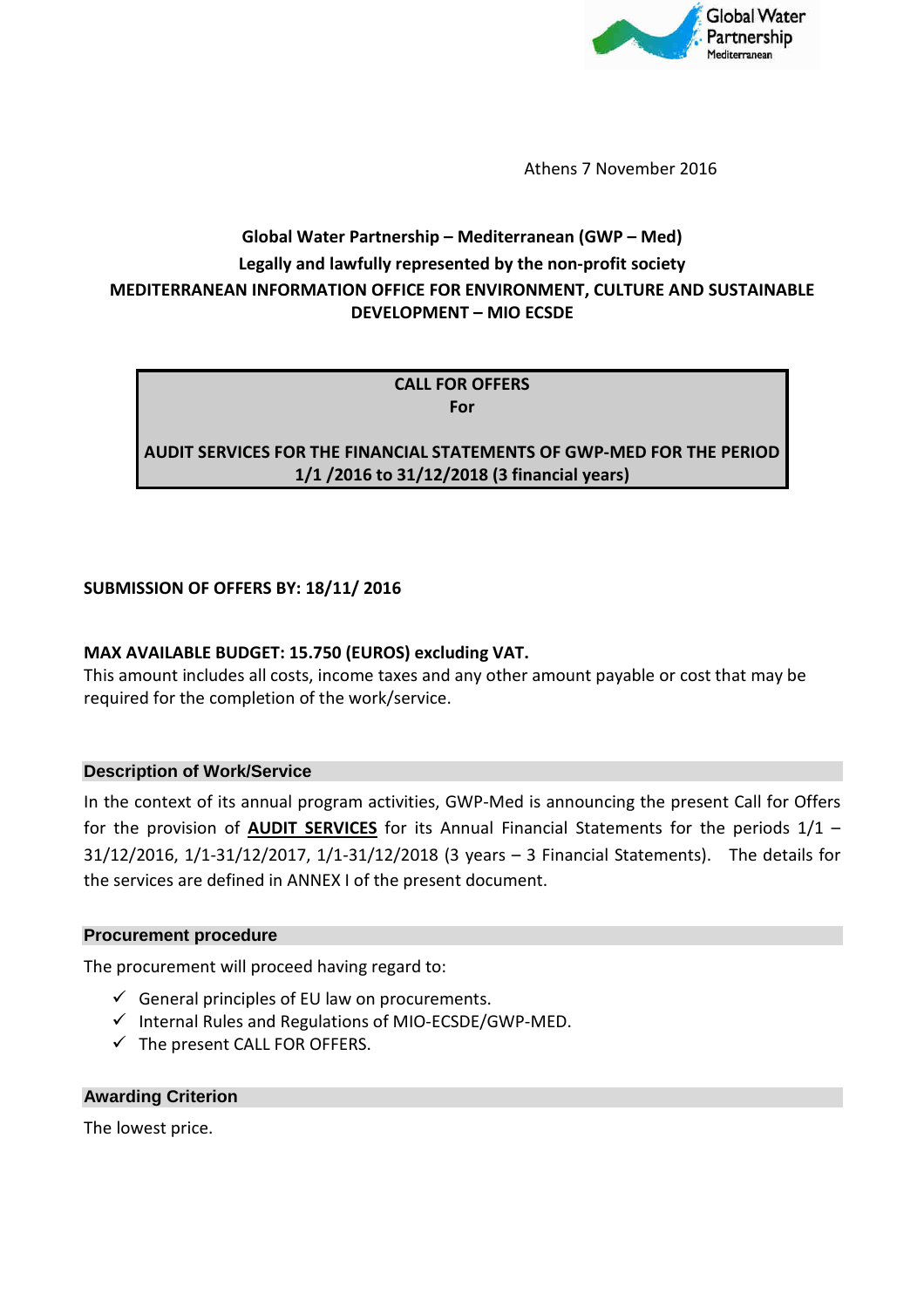#### **Deadline for submission of offers**

The deadline for submission of offers is set to be **18/11/2016**.

The successful candidate will be informed within 2 working days following the submission deadline.

#### **Place & Time of Offers Submission**

Interested Parties shall submit their offers in a sealed envelope on their own responsibility, either in person or through a specially authorized representative, or by sending it by registered prepaid post with delivery receipt, at the premises of GWP-Med/MIO-ECSDE

**address**: 12 Kyrristou str, 10556 Athens, Greece (Tel: +30-2103247267, -3247490) on the condition that offers shall reach GWP-Med/MIO-ECSDE's premises by the indicated in the call submission deadline.

Offers submitted after the specified deadline or offers that have been duly posted but have not reached the designated place in good time, shall not be taken into consideration and shall be returned as inadmissible, without being opened.

For any clarification on the present call for offers please address:

Ms Bessie Mantzara | Tel: +30-210-3247267, -2103247490 | e-mail: bessie@gwpmed.org

The present call for offers is posted on the website of GWP-Med (www.gwp-med.org ) and MIO-ECSDE (www.mio-ecsde.org) as well.

The Chairman

Prof. Michael J. Scoullos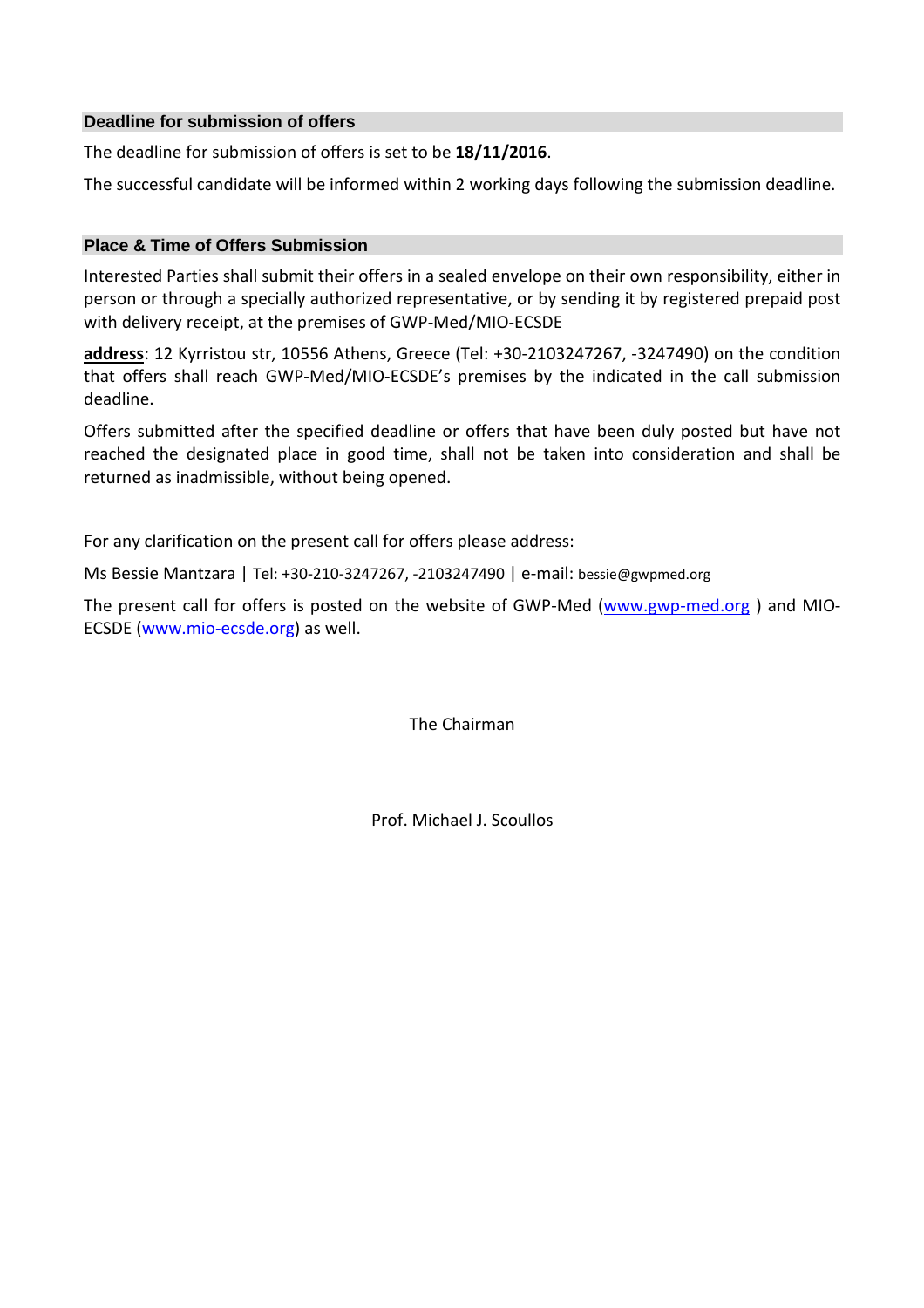# **ANNEX I: WORK SPECIFICATIONS/TORs**

### *Background*

**Global Water Partnership (GWP)** is a non-profit global action network with a focus on building water security at country, regional and global levels. GWP was established in 1996 as a multi-stakeholder partnership of government agencies, public institutions, private companies, professional organizations and multilateral development agencies. It works to facilitate dialogues and to support countries which are implementing processes for the sustainable management of their water resources. GWP is funded by a range of Financing Partners. Currently, the Network comprises 13 RWPs and 85 CWPs, and 3.000 Partners located in 178 countries. **The GWP Organisation (GWPO)**, established as an intergovernmental agency in Sweden, is managed by an Executive Secretary who is answerable to the Steering Committee (SC). The GWPO Secretariat acts as the 'network hub' for GWP. The Secretariat manages GWP's finances and reports on funding received at the global level. It also helps with the exchange of knowledge, resources, and ensures communication and coherence across the Network. Each **RWP, and the Country Water Partnerships, Area Water Partnerships, City Water Partnerships and River Basin Partnerships** that may be established in the regions, has its own operational strategy, work programme and administrative structure. The RWPs are attached to host institutions that administer funds and employ staff on their behalf.

**GWP Mediterranean is a Regional Water Partnership** (www.gwpmed.org) (RWP) of GWP partners operating in Mediterranean. The RWP is an independent organisation, but it does not have legal personality. The Steering Committee/Council of the RWP is the decision-making body of the regional partnership. The RWP (**GWP-Med)** is hosted by the **Mediterranean Information Office for Environment, Culture and Sustainable Development, MIO-ECSDE** (www.mio-ecsde.org**). MIO-ECSDE** is civil non-profit society registered in Greece and operates as a federation of Mediterranean non-governmental organisations (NGOs) active in environment and development issues. It functions as a technical and political platform and umbrella for NGO intervention in the Mediterranean scene. In cooperation with governments, international organisations and other socio-economic partners, MIO-ECSDE plays an active role in the protection of the environment and the sustainable development of the Mediterranean region.

## *Terms of the Engagement and scope*

The Audit Team will be engaged to audit GWP-Med's Financial Statements in accordance with International Standards on Auditing (ISA). The Audit Firm is requested to audit the report/s in accordance with ISA 600.

The main objective of the audit is to provide management of GWP-Med/MIO-ESDE with the assurance that reported figures, funds transferred to partners and locally raised funds, are accurate and provide a true and fair view of GWP-Med's results and financial position for the year ending 31 December 2016, 31 December 2017 and 31 December 2018.

**Expected Annual Turnover for the year ending 31 December 2016: Euro 1,8 to 2,2 mil Expected Annual Turnover for the years ending 31/12/2017 and 31/12/2018: Euro 4 mil**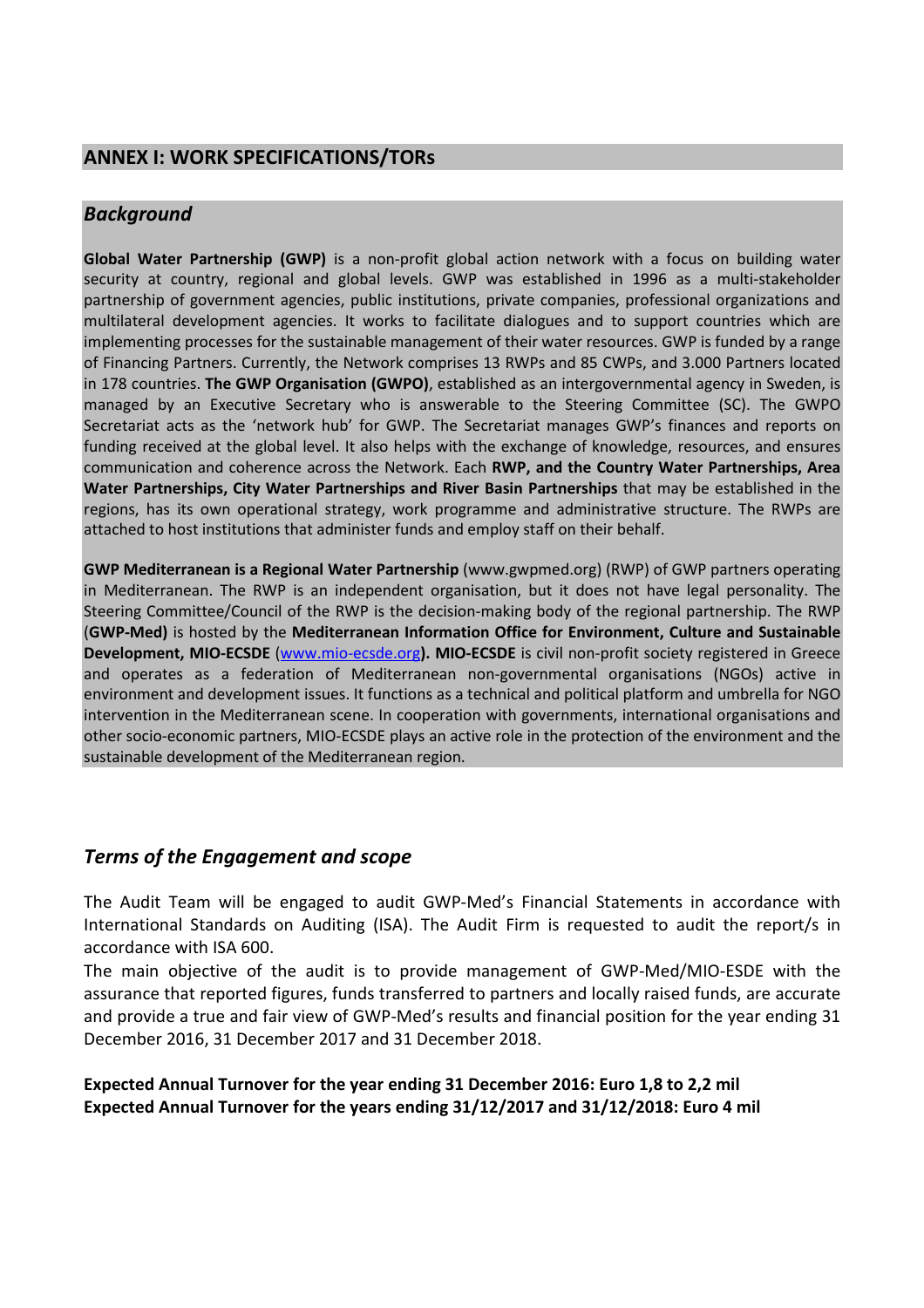# *Key areas of audit focus*

The following provides a summary of key areas of the audit focus:

### **1. Fraud**

### **2. Revenue recognition of Locally Raised Funds**

**3. Accrued based accounting.** Confirm that the principle of accrued based accounting has been complied with. Confirm that accruals have been posted for staff entitlements to be carried over to the following year (e.g. accrued annual leave, gratuities, end of contract entitlements) and audit fee on a pro rata basis, audit fee for the audited financial year, etc.

**4. Financial statement process.** Confirm that the general ledger and financial reports are reconciled. The annual financial reports submitted by the Host Institution/RWP to GWP are the basis for the audit. No adjustments shall be made to the financial reports as a result of the audit. Adjustments may instead be made to the financial reports the following financial year.

**5. Contractual arrangements between the Regional Host Institution and the Country Host Institution.** If funds are transferred from RWP to the CWP/Partner, the audit should verify that valid, signed agreements are in place between the Regional Host Institution and the receiving legal entity representing the CWP/Partner.

**6. Follow-up of last year's Management Letter.** Comments on whether, and in what manner, last year's Management Letter has been followed up and if/in what manner the identified weaknesses have been resolved.

**7. Travel Policy adherence.** Comments on the travel policy in place (the Host Institution Travel Policy or the GWP Travel Policy), and if such policy has been complied with in practice**.** 

### *Risk assessment*

Identify and respond to the risk of material misstatement due to fraud.

Verify to ensure that the procurement of goods and services is handled in a professional and secure manner, in accordance with the GWP Procurement Policy (or the Host Institution's Procurement Policy if agreed by GWP) and the GWP Financial Guidelines.

Verify that the tax regulations (including social security contributions) applying to the organisation have been properly investigated and complied with. Verify that adequate provisions have been made if there are any material outstanding amounts in dispute at year end.

Assess whether advance payments to consultants, employees and other individuals are in accordance with contracts/agreements.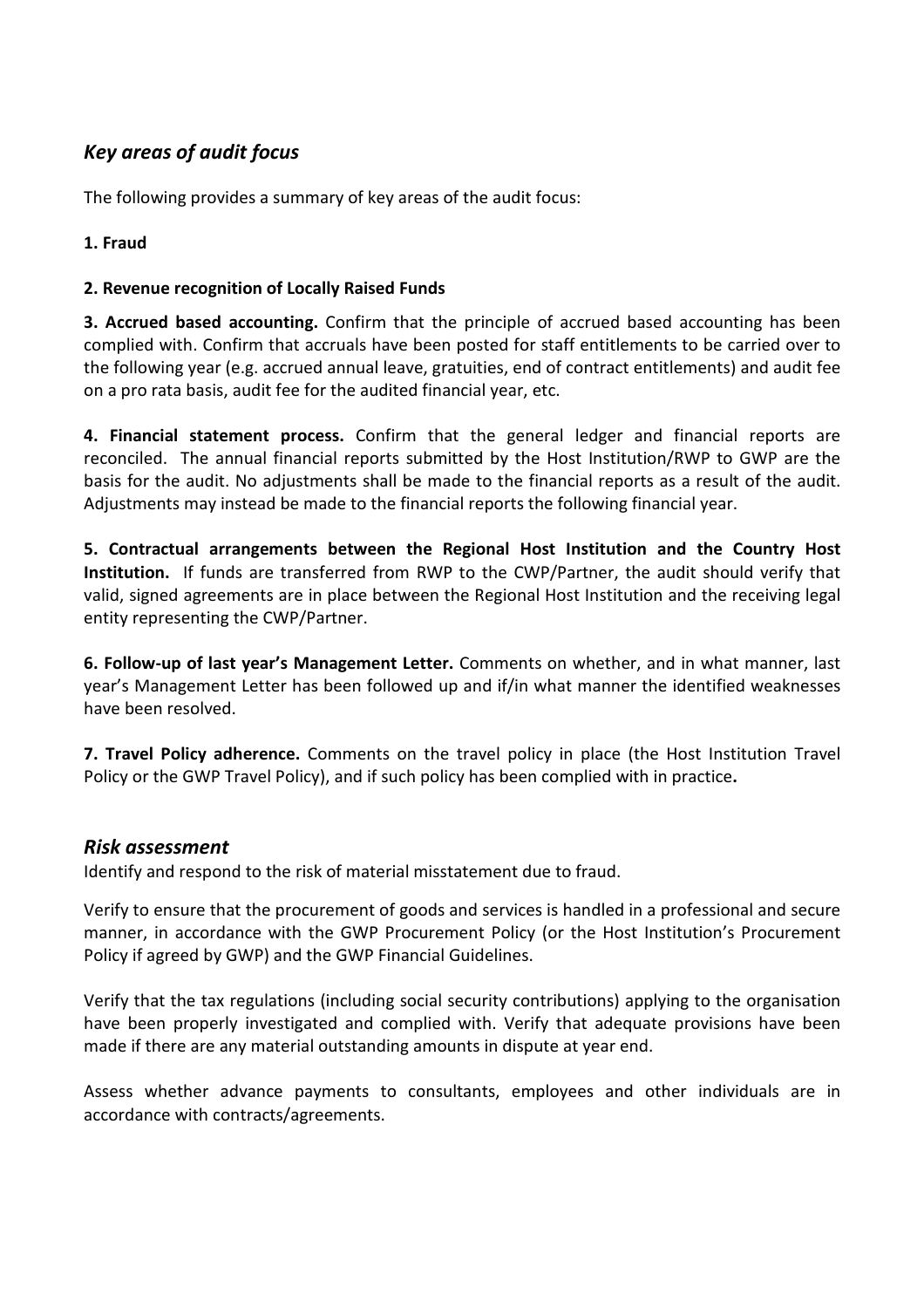## *Fraud – ISA 240*

In planning and performing the audit to reduce audit risk to an acceptably low level, the audit team should ensure that the risk of material misstatement in the financial statements due to fraud has been considered in accordance with ISA 240 *The Auditor's Responsibilities Related to Fraud in an Audit of Financial Statements*.

## *Compliance with ethical requirements and certification*

The Audit Team is required to comply with the IESBA Code of Ethics. The appointed auditors should preferably be certified by IFAC or at least certified by a national branch organization. **Please forward the appropriate documentation when you submit your offer.** 

# *Auditing and accounting standards*

The Audit Team is required to perform the audit based on General Accepted Auditing Standards (GAAS) in accordance with International Standards on Auditing (ISA).

The Audit Team is required to assess whether the accounts have been prepared in accordance with GWP Financial Guidelines.

## *Materiality*

EUR 1.500 shall be applied to accumulate and communicate recorded and unrecorded audit differences to local management. The amount is **not** to be applied in establishing testing scopes.

# *Assignment of Duty*

Upon assignment of duty the successful tenderer will have to sign : **An ''Acknowledgement of Instructions Receipt '' and a " Confirmation of Independence '' document** 

## *Reporting – Deliverables*

Findings from the audit procedures will be reported to GWP as follows:

- a. **Auditors Questionnaire** as regards the performed and reported audit (template to be provided).
- b. **Audit differences**. Audit differences includes both Judgmental Differences and Clerical errors should be reported to the local management of the Host Institution as they arise. All audit differences in excess of the nominal amount are to be included.
- c. Signed **Audit opinion** and signed financial statements. The audit opinion/audit report should be prepared in accordance with ISA 800. An illustrative example is attached in Appendix.
- d. **Management Letter /Audit Memorandum**. The Management Letter is to summarize material audit results and conclusions, highlighting major issues from the audits. The Management Letter from last year should be followed-up. The Management letter should include: Information as requested in in the Financial Guidelines, A brief discussion of each important accounting and auditing issue, Conclusion of the Overall Risk Assessments , Any audit differences and related conclusions , The Audit Team's overall conclusion on the engagement.

Deadline for submission of reports a, b and c is the **20th of February** of each year following the end of the fiscal year to be audited e.g. 20 February 2017, 20 February 2018, 20 February 2019. The Management Letter is due no later than **28 February** 2017, 2018, 2019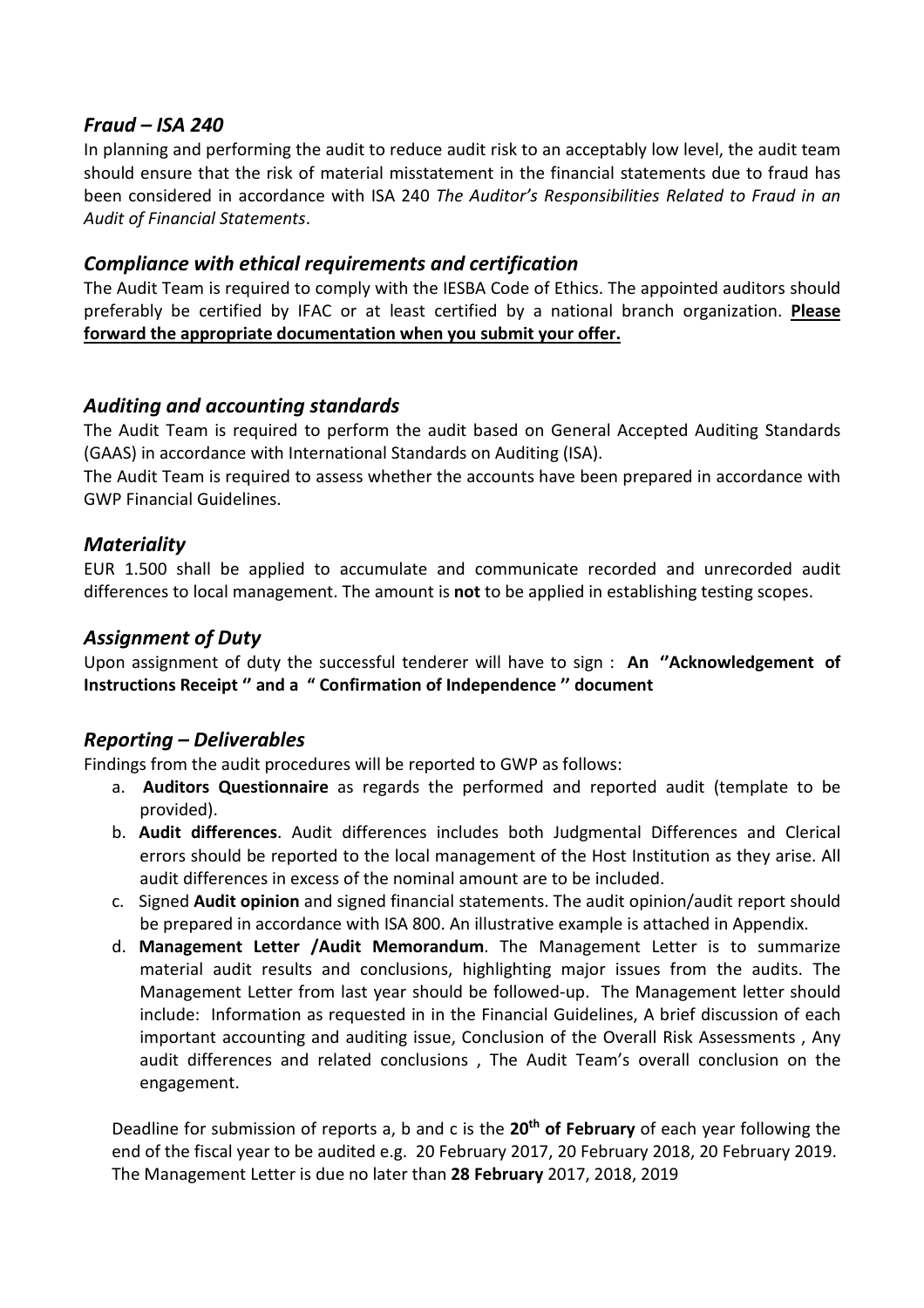(Firm letterhead)

| <b>Auditor:</b>                           |  |
|-------------------------------------------|--|
| Name of Regional Water Partnership (RWP): |  |

#### Dear Sir,

We have audited the accompanying Financial report consisting of [name of region and the included CWPs] expressed in EURO as of December 31, 2016 and for the year then ended. Our engagement was undertaken in accordance with the International Standard on Auditing. The Financial Reports are the responsibility of [name of region and the included CWPs]. Our responsibility is to express an opinion on the Financial Report based on our Audit.

The financial Report has been prepared solely to enable Global Water Partnership Organization ("GWPO") to prepare consolidated accounts and not to report on [name of region and the included CWPs] as a separate entity.

We report our findings below:

- 1. As requested in your instructions, we have performed the specified audit procedures outlined in the Group Audit Instructions. We have no (the following) exceptions to report as a result of applying these procedures. (List of items)
- 2. During the course of applying these procedures no (the following) other matters came to our attention that we believe may affect your use of the above-mentioned financial statements. (List of Items)
- 3. There are no other matters which we believe should be brought to your attention that require further action or consideration by you.

In our opinion, the Financial report of [name of region and the included CWPs] as at December 31 2016 and for the year then ended have been prepared in conformity with GWP Guidelines, and gives a true and fair presentation of the result and position of GWP [name of region and the included CWPs] per 31 December 2016.

This report is intended solely for the use of PricewaterhouseCoopers – GWPO Audit Team in connection with the audit of financial statements of GWPO and should not be used for any other purpose.

(Date) (Signature) **Note: This report should be modified for pending items, exceptions or additional information.**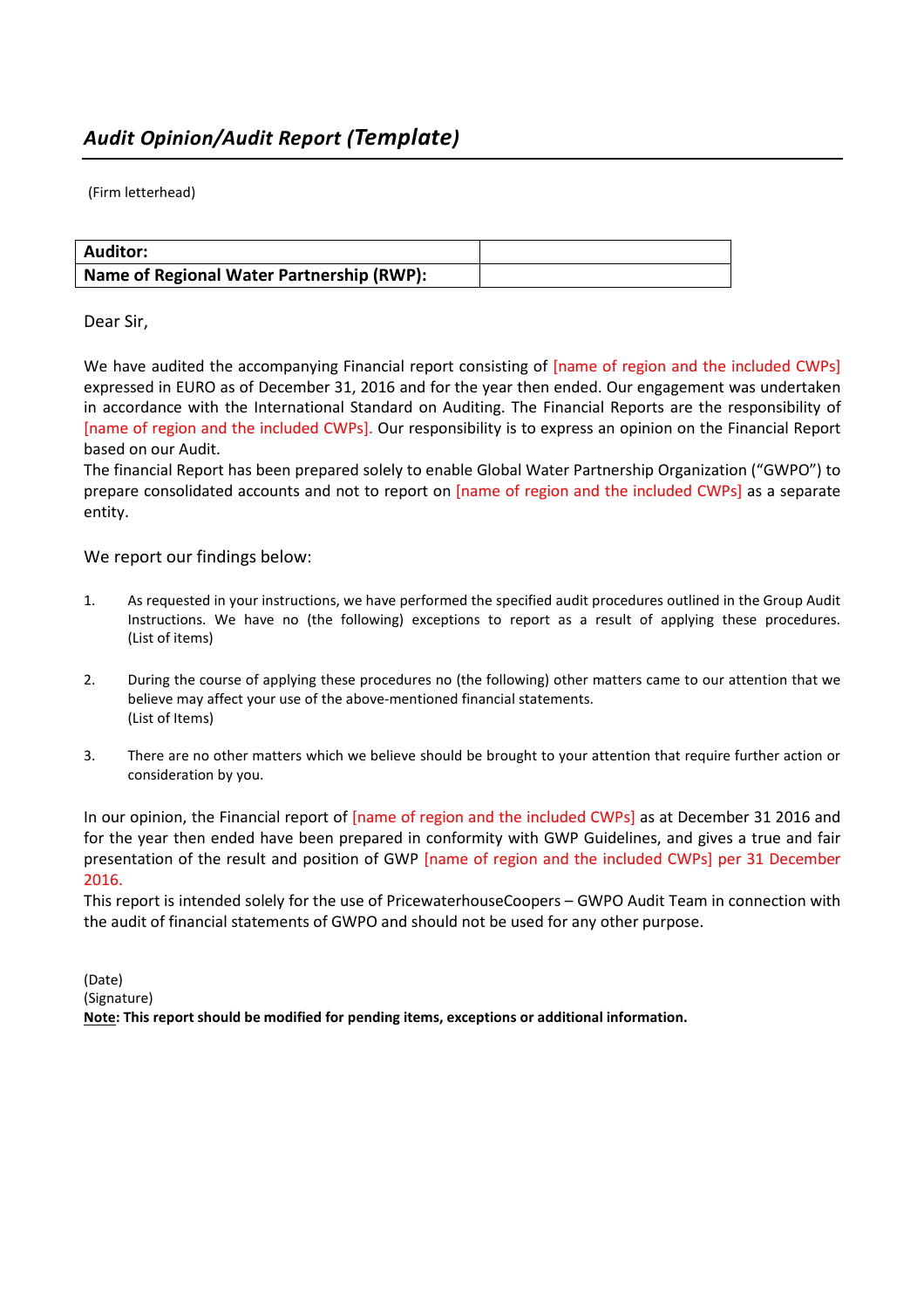# *Management Letter / Audit Memorandum (Template)*

#### **PERIOD ENDED 31 DECEMBER 2016**

#### **Name of the Regional Water Partnership (RWP)**

#### **Names of country Water Partnerships (CWPs)**  (Ascertain that the number of CWPs agree with 2.2 in the Audit Instruction.)

#### **Delete this box prior to submission of your report**

This template sets out the matters to be covered by the report and it is important that you do not make any changes to the format or basic structure of the template. You should comment on all matters indicated below. If any matters are not applicable or if you have nothing to report, you should explicitly say so under the relevant header. It is also **very important** that your opinion/view on the issues discussed are clearly stated including your view on any action that we believe management must take.

The significance of each issue raised in this report should be assessed and indicated by inserting a traffic light (red, yellow or green) in the right-hand margin. The traffic lights should be copied from this box and pasted in the right-hand margin of the report as illustrated below. Whilst the grading of issues is a matter of subjective judgment, the definitions set out in the cover letter to this template should serve as a basis for your assessments.



 A red light normally indicates issues that have or may have a significant impact on the entity's financial reporting or that constitutes significant internal control deficiencies. As such we believe they should receive high management attention. A red light may also indicate issues that whilst not having a significant impact on financial reporting, should receive high management attention because of the nature of the issue (consistent noncompliance with accounting or other polices, indications of fraud, etc).

A yellow light indicates issues that whilst not meeting red light criteria affect<br>or may affect the entity's financial reporting by an amount of which we or may affect the entity's financial reporting by an amount of which we believe management should be informed. Yellow lights may also be assigned to internal control observations that whilst not constituting significant deficiencies are considered significant enough to warrant management awareness or attention.

 $\sigma$  A green light may be assigned to issues that have previously had a red or <br>S evellow light, but that has been resolved during the last reporting and are yellow light, but that has been resolved during the last reporting and are now being disposed of. Matters with which we have no issues may also be assigned a green light if the magnitude of the matters are so high, or involve a complexity of such a degree, that we believe management should be informed of the matter.

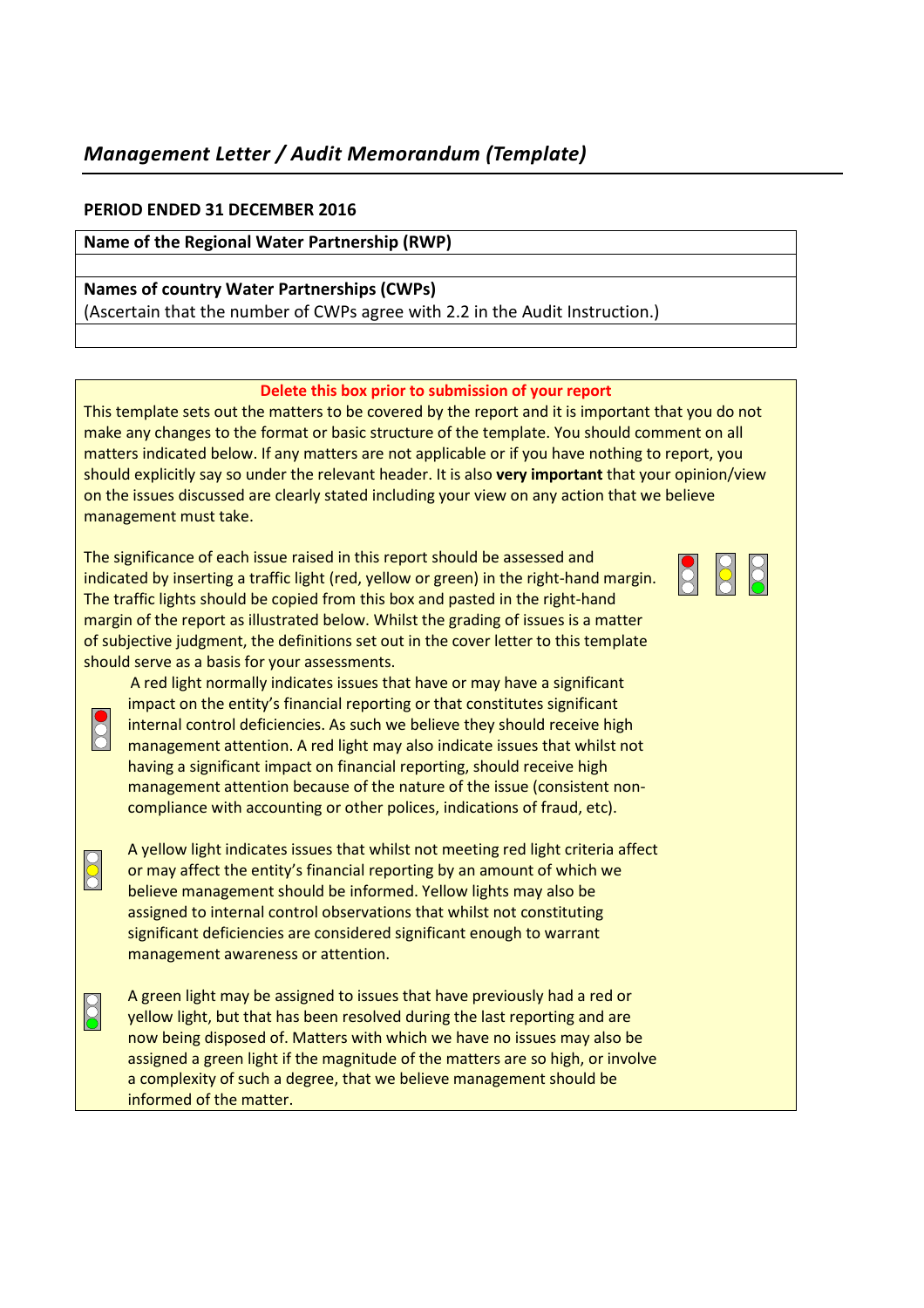### **Introduction**

We have completed our audit of the financial statements of [name of RWP] as of and for the year ended 31 December 2016 and set out in this report matters identified during our work and which we believe should be brought to your attention. Such matters include the matters required to be reported in accordance with the 2016 Instructions to Auditors of Regional Water Partnership and Country Water Partnership.

The issues discussed in this report have been rated based on their assessed significance. The rating is illustrated by the use of traffic lights and - whilst inherently subjective and judgemental - the definitions below may serve as guidance. It should be noted that the classification focuses primarily on the degree of management attention. The fact that an issue has been assigned a red light should not be taken to mean that this necessarily constitutes a disagreement with management or a significant control deficiency.

A red light normally indicates issues that have, or may have, a significant impact on the<br>entity's financial reporting or that constitutes significant internal control deficiencies. A entity's financial reporting or that constitutes significant internal control deficiencies. As such we believe they should receive high management attention. A red light may also indicate issues that whilst not having a significant impact on financial reporting, should receive high management attention because of the nature of the issue (consistent non-compliance with accounting or other policies, indications of fraud, etc).

- A yellow light indicates issues that whilst not meeting red light criteria affect or may affect the entity's financial reporting by an amount of which we believe management should be entity's financial reporting by an amount of which we believe management should be informed. Yellow lights may also be assigned to internal control observations that whilst not constituting significant deficiencies are considered significant enough to warrant management awareness or attention.
- $\beta$  A green light may be assigned to issues that have previously had a red or yellow light, but that has been resolved during the last reporting and are now being disposed of. Matters with has been resolved during the last reporting and are now being disposed of. Matters with which we have no issues may also be assigned a green light if the magnitude of the matters are so high, or involve a complexity of such a degree, that we believe management should be informed of the matter.

Because of the special purpose of this report, it is not to be referred to or presented to anyone outside GWP.